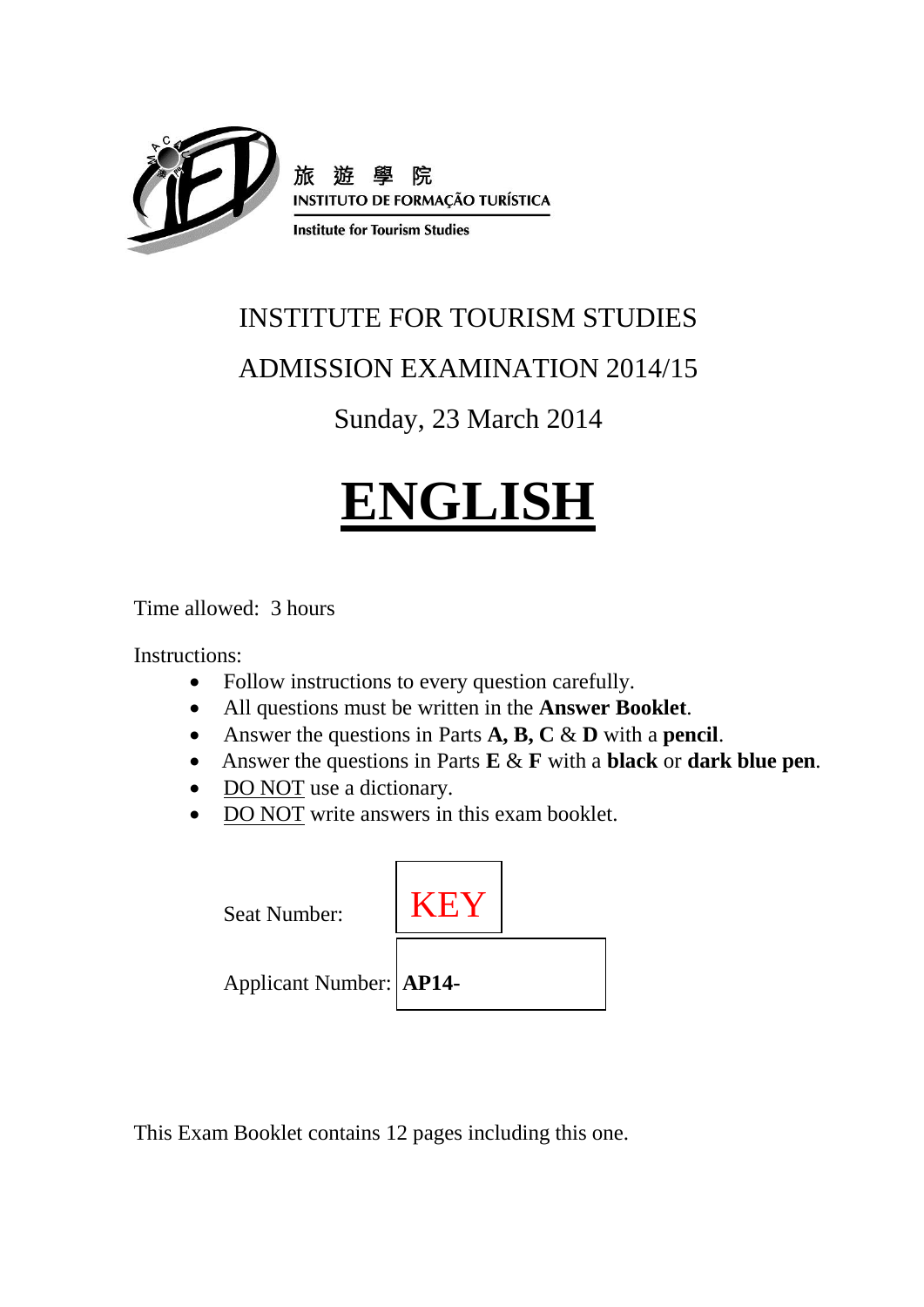## *Part A: Multiple Choice (25 marks)*

Choose the best answer to complete the following blanks. Put your answers in the **Answer Booklet** provided*.*

- 1. My mother and \_\_1\_\_ decided to go shopping in Zhuhai this weekend.
	- *a.* me
	- *b.* I
	- *c.* my
	- *d.* I'm
- 2. My teacher 2 the topic in great detail. *a.* discuss
	- *b.* discussed
	- *c.* discussed about
	- *d.* discussing
- 3. Travelers on a limited budget cannot afford
	- 13 in the Metropolitan Hotel.
		- *a.* living
		- *b.* the accommodate
		- *c.* to pay
		- *d.* to stay
- 4. If somebody \_\_4\_ me about the problem, I could have called the maintenance crew immediately.
	- *a.* informed
	- *b.* had informed
	- *c.* has informed
	- *d.* was informed
- 5. There was an accident \_\_5\_\_ a bus and a truck in Avenida de Sun Yat Sen this morning.
	- *a.* in-between
	- *b.* including
	- *c.* indicating
	- *d.* involving
- 6. He insisted on quitting the project \_\_6\_\_ my advice.
	- *a.* although
	- *b.* for reason
	- *c.* in spite of
	- *d.* ought to
- 7. Ranni couldn't come to the meeting \_\_7\_\_ she was unwell.
	- *a.* as
	- *b.* because of
	- *c.* caused
	- *d.* it's because
- 8. He continued to read a newspaper  $\,8\,$ .
	- *a.* by the time his guests arrived
	- *b.* if his guests didn't arrive
	- *c.* unless his guests arrived
	- *d.* until his guests arrived
- 9. I try to be 9 when it comes to organizing the files because I don't want to misplace any important documents.
	- *a.* thorough
	- *b.* thought
	- *c.* through
	- *d.* tough
- 10. ' 10 I know who you would like to speak to, please?'
	- *a.* May
	- *b.* Must
	- *c.* Should
	- *d.* Would
- 11. It doesn't matter when you start your homework \_\_11\_\_ you finish it by the deadline.
	- *a.* as far as
	- *b.* as long as
	- *c.* as soon as
	- *d.* as well as
- 12. \_\_12\_\_ senior in age, he can still remember all family members' birthdays.
	- *a.* Despite
	- *b.* Nevertheless
	- *c.* Since
	- *d.* Though
- 13. My boss is considering \_\_13\_\_ more full time staff.
	- *a.* hire
	- *b.* hired
	- *c.* hiring
	- *d.* will hire
- 14. The latest \_\_14\_ from doctors is to limit your use of 'screen related entertainment' during leisure time to 2 hours per day.
	- *a.* recommendation *b.* recommended
	- *c.* recommending
	- *d.* recommendment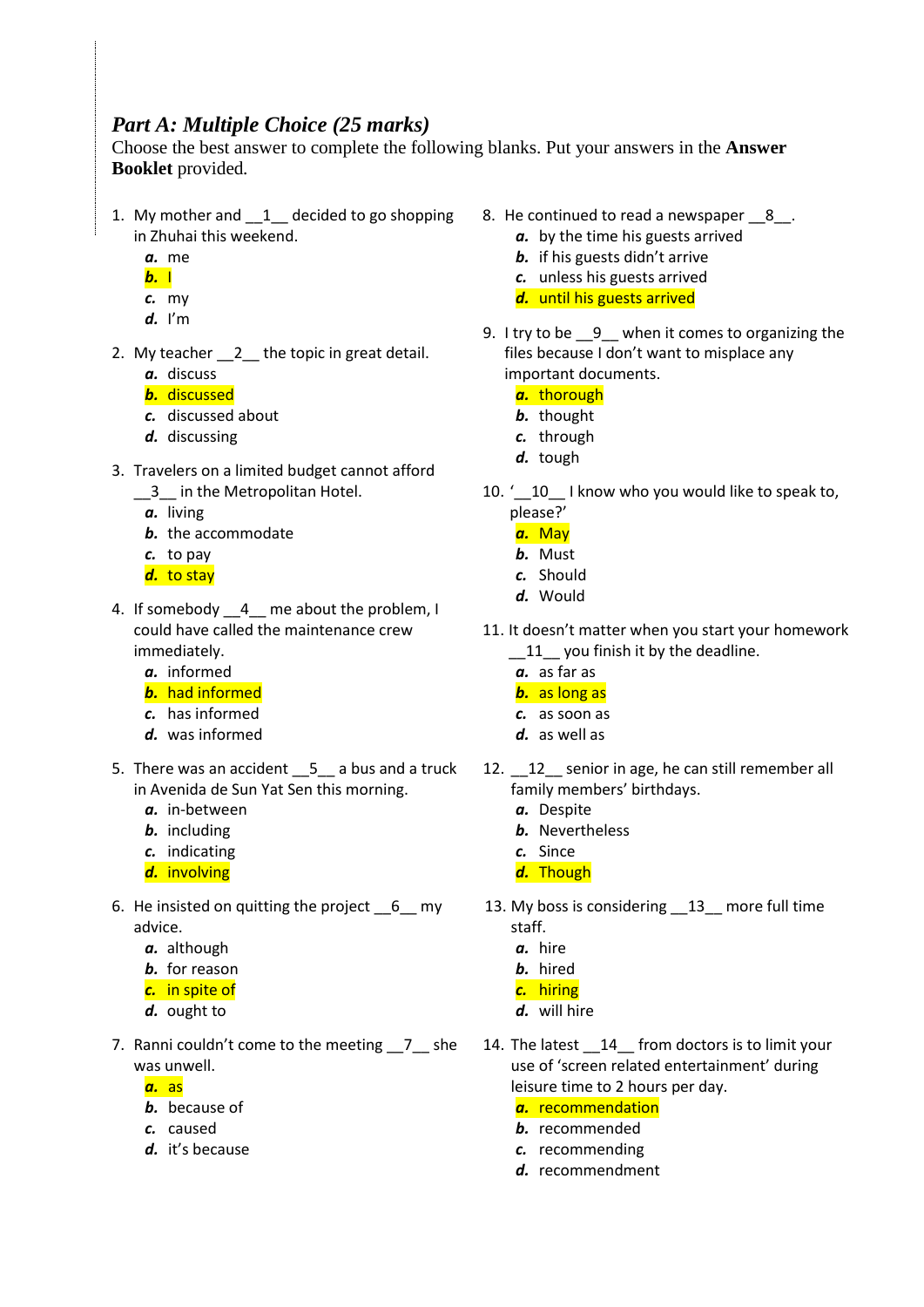- 15. All visitors asked the receptionist \_\_15\_\_.
	- *a.* where could they find the service desk
	- *b.* where is the service desk
	- *c.* where they could find the service desk
	- *d.* where was the service desk found
- 16. 'Sir, I'm afraid \_\_16\_\_. It's for hotel guests only.'
	- *a.* it cannot use this facility
	- *b.* stop using this facility
	- *c.* this facility is unused
	- *d.* you cannot use this facility
- 17. My father goes to his office in mainland China

 $-17$ .

- *a.* a five day week
- *b.* five days a week
- *c.* five-day per week
- *d.* since five days
- 18.  $\_\!\_18\_\!\_$  I can get a higher salary.

#### *a.* If I am promoted

- *b.* If I am promotion
- *c.* If I could promote
- *d.* If I will be promoted
- 19. 19 could happen to you on holidays is losing your passport.
	- *a.* Anybody knows that
	- *b.* Nothing worse that
	- *c.* One of the worst things that
	- *d.* Some worst thing that
- 20. The note taking method introduced in the lesson enables students \_\_20\_\_ information for a longer period of time.
	- *a.* learn more quickly and to have remember
	- *b.* to learn more quickly and remembering
	- *c.* to learning more quickly and remembering
	- *d.* to learn more quickly and to remember
- 21. I live within \_\_21\_from my school.
	- *a.* a five-minute walk
	- *b.* five minute walking
	- *c.* five minute walk
	- *d.* five minute walks

22. Since it was the first lesson in English I have ever attended, \_\_22\_\_ follow the information on the PowerPoint .

#### *a.* I could neither understand the teacher nor

- *b.* I could understand the teacher or
- *c.* I couldn't neither understand the teacher or
- *d.* I couldn't understand the teacher but
- 23. A Chinese company 23 a full-scale replica of Titanic, with a simulation of an iceberg collision, at a theme park in [Sichuan.](http://travel.cnn.com/tags/sichuan)
	- *a.* has planned to be built
	- *b.* planned to be building
	- *c.* plans to build
	- *d.* will plan building
- 24. 'Congratulations Tim and Jenny, 24 can earn extra marks for submitting your report early!'
	- *a.* both of you
	- *b.* both of you two
	- *c.* you both, two
	- *d.* you too both
- 25. 25 next to my building will be cut down tomorrow because its roots have been weakened by a disease.
	- *a.* The tree growing
	- *b.* The tree that can grow
	- *c.* The tree where has grown
	- *d.* The tree which grown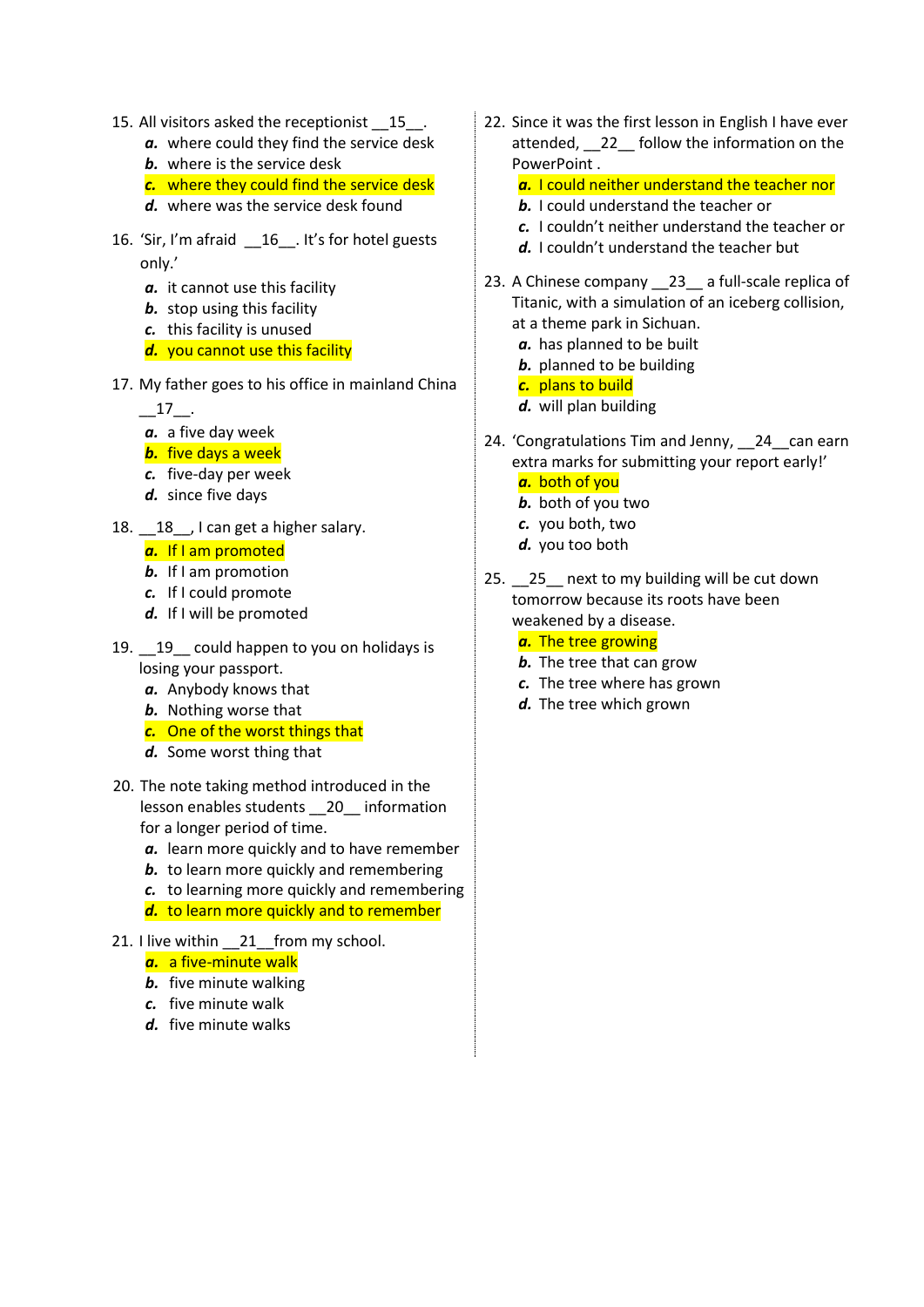## *Part B: Spotting errors (10 marks)*

Carefully read each sentence and inspect the four underlined words or phrases; one of them is grammatically incorrect. Spot the error in each sentence by choosing the letter where the error is found. Put your answers in the **Answer Booklet** provided.

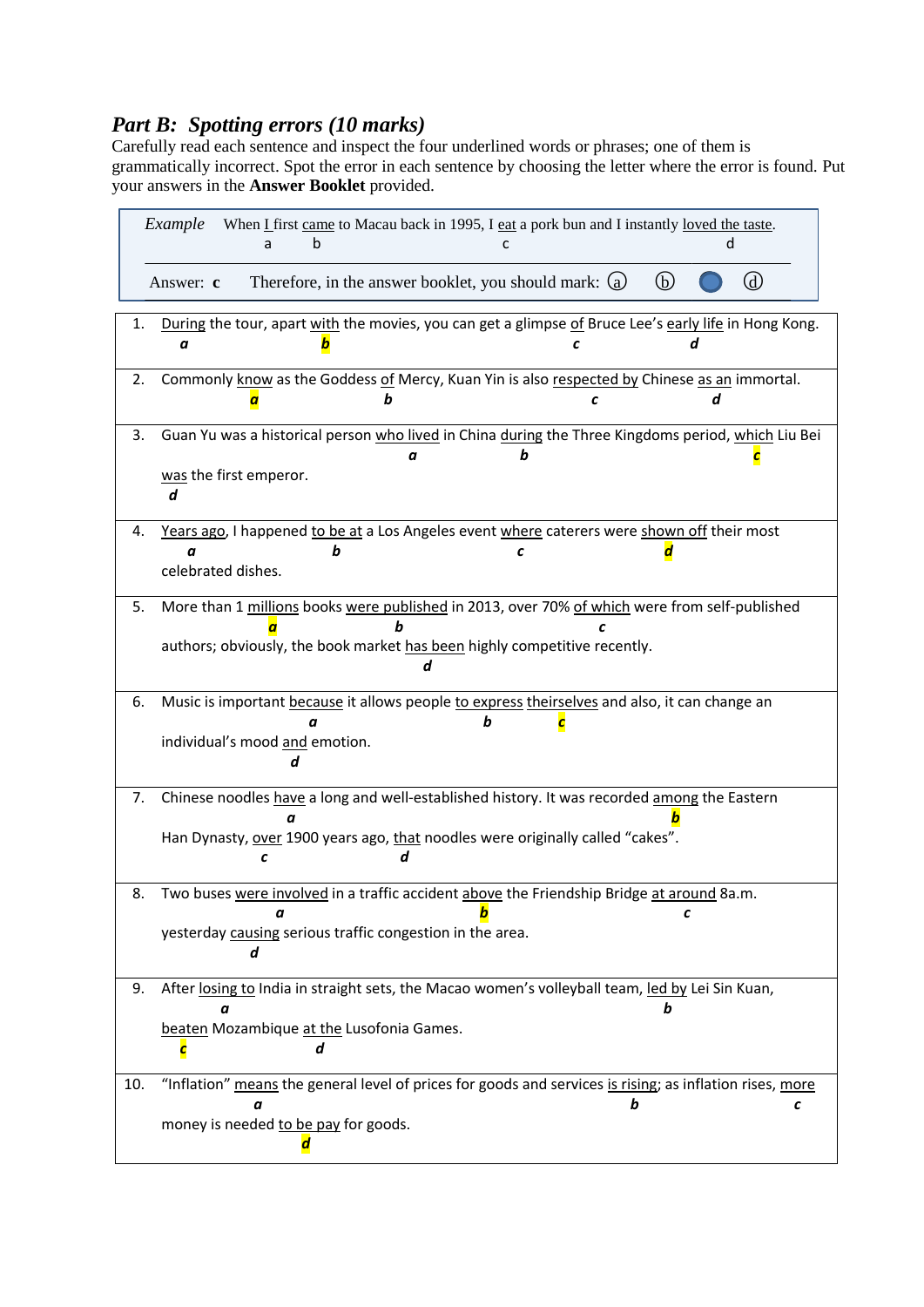## *Part C: Cloze Passage (10 marks)*

Choose the best answer from the choices listed below the reading to complete the numbered spaces in the passage. Put your answers in the **Answer Booklet** provided.

Adapted from: East West Festive Cultures on 23 January 2014 [http://www.ming-ai.org.uk/eastwest/index.php?option=com\\_content&view=article&id=54:what-is-the-origin-of-chinese-ghost](http://www.ming-ai.org.uk/eastwest/index.php?option=com_content&view=article&id=54:what-is-the-origin-of-chinese-ghost-month&catid=12:chinese-ghost-month&Itemid=19)[month&catid=12:chinese-ghost-month&Itemid=19](http://www.ming-ai.org.uk/eastwest/index.php?option=com_content&view=article&id=54:what-is-the-origin-of-chinese-ghost-month&catid=12:chinese-ghost-month&Itemid=19)

The Chinese Ghost Month (or the Chinese Ghost Festival) refers to the 7th month of Chinese lunar calendar. In this month, (1) the gates of hell are open. Therefore hungry ghosts are released, and \_(2)\_ the earth and wander around. People offer food, and burn paper money and incense to 'feed' those ghosts, (3) human beings will not be harmed by them. (4) the  $15<sup>th</sup>$ , people hold a variety of special ceremonies to redeem the ghosts. So we call that day "the Ghost Festival" and the  $7<sup>th</sup>$  lunar month as the Ghost Month.

This Festival originates from Buddhist tradition. According to Buddhism, the 15<sup>th</sup> of the 7<sup>th</sup> lunar month is called the Yulanpen Festival: this is the day Buddhist monks \_(5)\_ their threemonth collective prayer and meditation; therefore, monks and followers hold ceremonies to celebrate it and (6). Since the Song Dynasty (960-1279), different activities (7) those ceremonies.

According to Buddhism, the origin of the Chinese Ghost Month \_(8)\_ the story of how the monk Mulian saved his mother from suffering. After Mulian had received great magic power, he found his deceased mother among the hungry ghosts \_(9)\_ the many bad things she had done, and she had neither food nor drink. Mulian had \_(10)\_ to save her, so he asked Buddha for help. Buddha taught him the Yulanpen sacred knowledge, and told him to save his mother on the 15<sup>th</sup> day of the  $7<sup>th</sup>$  lunar month with its help.

- 1. *a.* it believes that *b.* it is believed that
	- *c.* it is believing that
	- *d.* it is to believe that
- 2. *a.* are come to
	- *b.* came to
	- *c.* come to
	- *d.* coming to
- 3. *a.* just as
	- *b.* so as
	- *c.* so that
	- *d.* such as
- 4. *a.* At the day in
	- *b.* From the day to
	- *c.* In the day from
	- *d.* On the day of
- 5. *a.* finish
	- *b.* finished
	- *c.* finishing
	- *d.* to finish
- 6. *a.* to offer hungry ghosts food
	- *b.* to offer hungry ghosts to food
	- *c.* to offer to food hungry ghosts
	- *d.* to offer to hungry ghosts to food
- 7. *a.* have added to
	- *b.* have been added to
	- *c.* have been adding to
	- *d.* have to add to
- 8. *a.* came from
	- *b.* came to
	- *c.* is coming from
	- *d.* is coming to
- 9. *a.* because
	- *b.* because of
	- *c.* by cause of
	- *d.* caused by
- 10. *a.* an idea that *b.* no idea how
	- *c.* one idea what
	- *d.* some idea for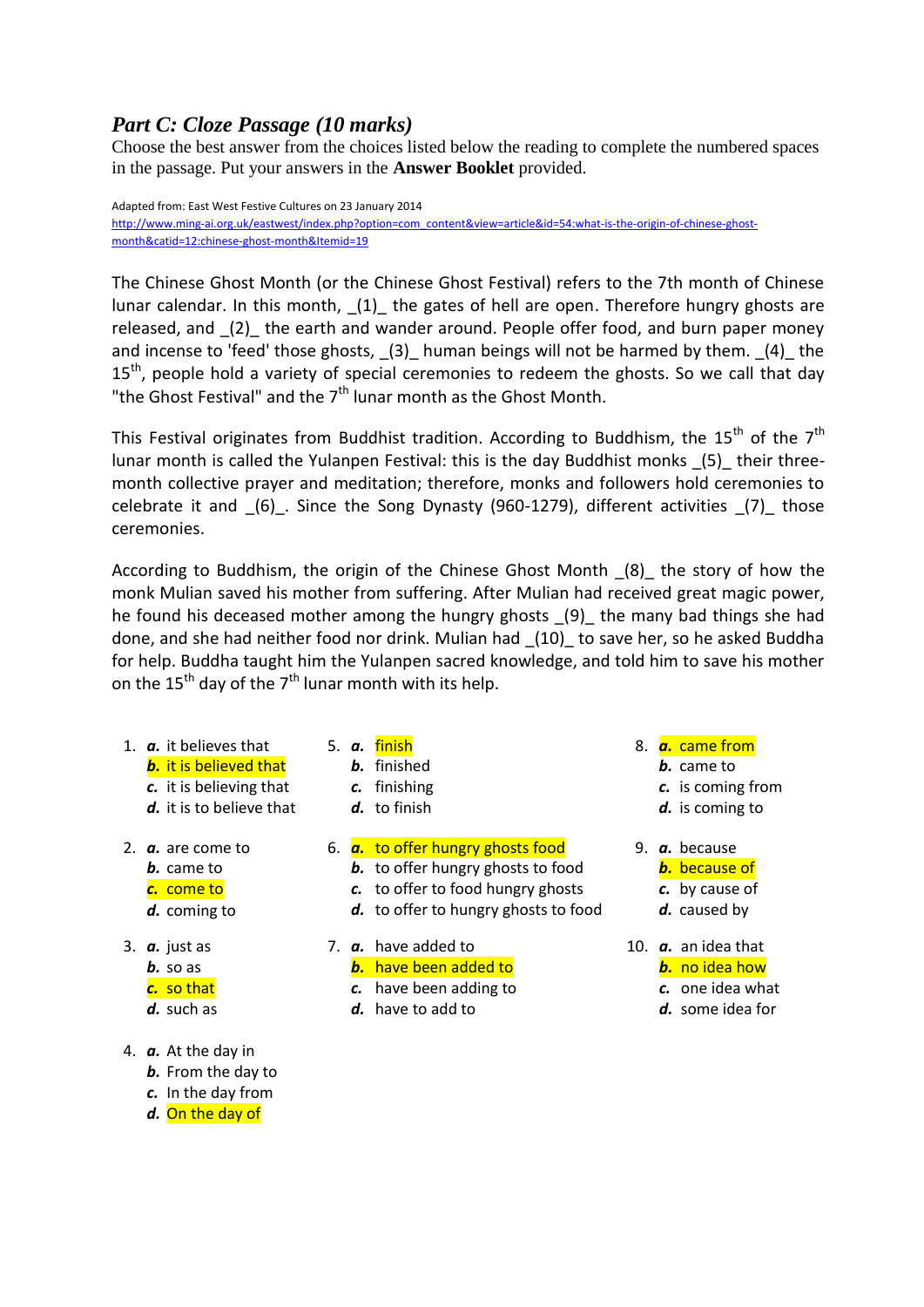# *Part D: Reading Comprehension (15 Marks)*

#### *Reading 1*

#### **Sources:**

[Adapted from: http://www.reuters.com/video/2014/01/26/watch-me-eat-an-online-craze-in-south-ko?videoId=276590552&videoChannel=4](file:///C:/Users/mary/Desktop/Adapted%20from:%20http:/www.reuters.com/video/2014/01/26/watch-me-eat-an-online-craze-in-south-ko%3fvideoId=276590552&videoChannel=4)

Park Seo-yeon, a 34 year old Korean woman, lays a Korean feast in front of her computer. Then she turns on a webcam, she eats, and thousands of viewers watch her. Gaining pleasure by watching others' gastronomic adventures is the latest fad in South Korea, a country with one of the best internet connectivities in the world.

Park, who runs an online dining show, with the show name of "The Diva," broadcasts herself eating in her apartment for up to three hours every day. Viewers can chat with her, or send virtual balloons, that also translate into cash. In addition, when viewers click "like" on her facebook page, Park gets 9 US cents per click. She earns more than 9,000 US dollars a month doing this and has quit her job at a consulting firm. Park says "People enjoy the vicarious pleasure with my online show when they can't eat that much, or don't want to eat food at night, or are on a diet."

There are about 3,500 people in South Korea doing such online programmes, some sponsored by restaurants. Some viewers say it makes eating alone feel less awkward. A 26 year old viewer of the Diva's online dining show says "It feels as if I am eating that much food with her. I think that's what the show is about. And probably, it's comforting for people who eat alone."

In South Korea, one-person households could comprise one-third of the population in 15 years, the fastest growing rate among developed countries. Thus Park, and others with online dining shows, appear to be providing a benefit to society by filling a necessary gap in the Korean society, which is increasingly dependent on technology yet socially fragmenting at the same time.

Instructions: Choose the best response for each of the following questions. Put your answers in the **Answer Booklet** provided. (8 marks)

1. In paragraph 1, "gastronomic" could be replaced with the word:

#### *a.* Dining

- *b.* Fashion
- *c.* Internet
- *d.* Popular
- 2. Park earns more than 9,000 US dollars a month through:
	- *a.* Being sponsored by a restaurant
	- *b.* Eating her meals
	- *c.* Viewers "liking" her facebook page or sending her virtual balloons
	- *d.* Working at a consulting firm
- 3. In paragraph 2, "vicarious" probably means:
	- *a.* experienced by watching someone rather than by doing something yourself
	- *b.* guilty of disobedience or misbehavior
	- *c.* increasing or rising suddenly and quickly to a very high level or amount
	- *d.* recognized and enjoyed with thankfulness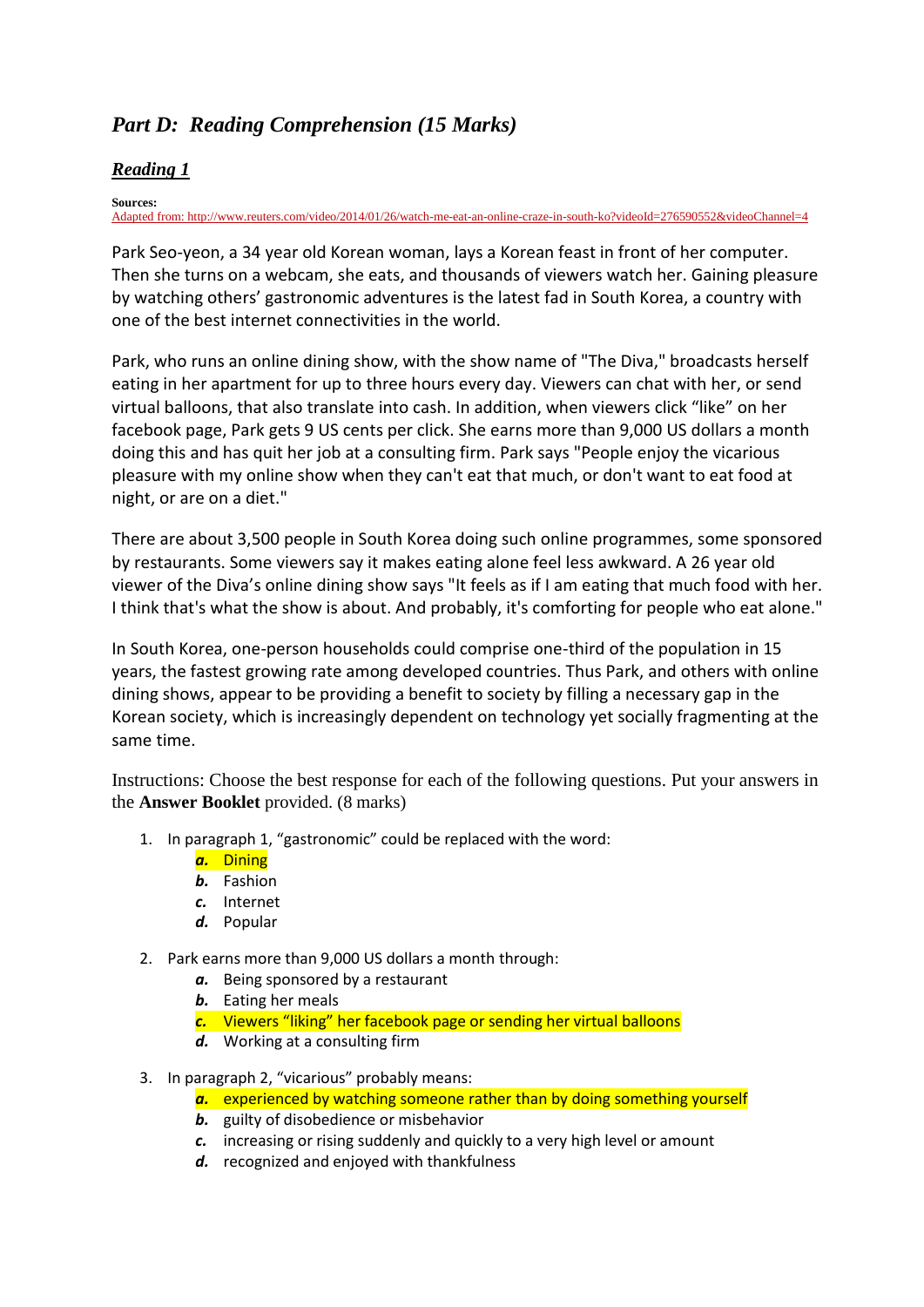- 4. The article mentions all of the following as reasons why people might watch online dining programs, EXCEPT:
	- *a.* It calms people who cannot afford to buy food.
	- *b.* It encourages people who must eat alone.
	- *c.* It lets viewers feel they are also eating a lot of food.
	- *d.* It makes eating alone less uncomfortable.
- 5. The author of this article expresses the opinion that:
	- *a.* Online dining shows are beneficial to some people in Korea.
	- *b.* Online dining shows will make people feel awkward when eating.
	- *c.* People eating alone should eat in front of a webcam.
	- *d.* People who eat alone will feel comfortable when using the internet.
- 6. The phrase "society [is] increasingly dependent on technology yet socially fragmenting at the same time" (paragraph 4) probably means:
	- *a.* People are depending on technology to improve their social networks.
	- *b.* People are using technology more and more but are less connected socially.
	- *c.* People cannot live without technology so they introduce it to their friends and family.
	- d. Society is using more technology and people's relationships are also becoming closer.
- 7. According to the article, South Korea differs from other developed countries in which way:
	- *a.* The amount of time people spend eating is longer.
	- *b.* The number of people living alone is increasing more rapidly.
	- *c.* The society is depending more and more on technology.
	- *d.* The speed of internet is faster.
- 8. During her daily show, which one of the following things does Park Seo-yeon not do?
	- *a.* Eats in front of the webcam.
	- *b.* Displays her meal in front of the camera.
	- *c.* Talks with viewers.
	- *d.* Translates balloons to cash.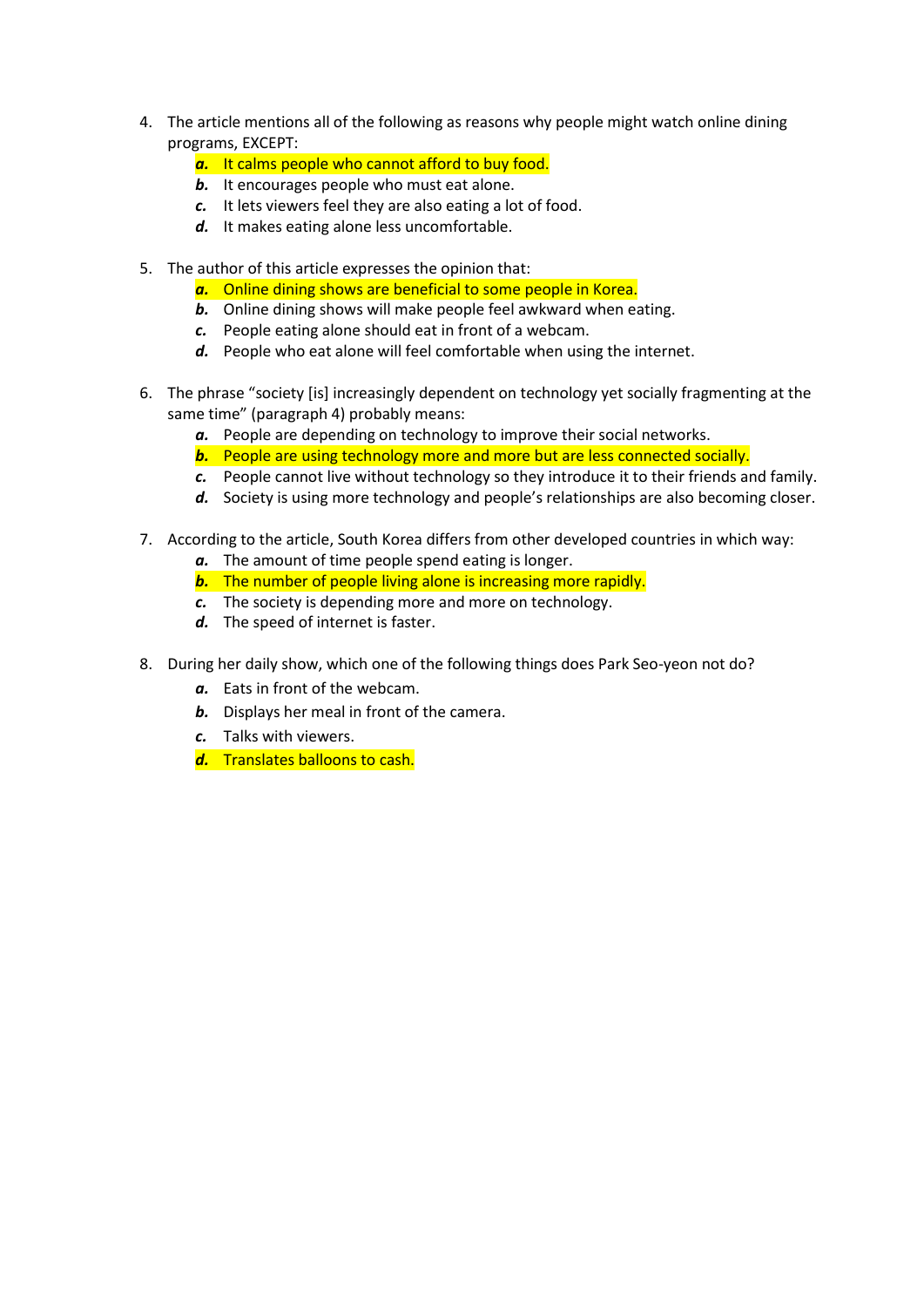## *Reading 2*

Based on the following article: WebMD, LLC (2013). *5 truths about teens and screens*. Retrieved fro[m http://fit.webmd.com/teen/recharge/article/teens-screen-time](http://fit.webmd.com/teen/recharge/article/teens-screen-time)

- **1** Electronic devices have become a normal part of the daily lifestyle of teens around the world. Youth love to watch TV, play video games, and do so frequently. According to research from the Kaiser Foundation the average teen spends an excess of seven hours a day and more than fifty hours a week in front of a TV, computer or cell phone screen. While there could be argument for the educational value gained during some of this time, the fact remains that too much time in front of a screen can impact a young person's health and well-being.
- **2** A 2010 study of teens (Barnett) reported that young people who spent the most time in front of a screen had the greatest increase in body fat over time. Not only did screen time replace physical activities like riding a bicycle or playing with friends, but viewing TV advertisements for fast foods **didn't help the waistline** of these youth either. Another study conducted by the University of Minnesota suggests that children who watch TV for more than 5 hours a day also tend to eat less healthy later in live. Good eating habits need to be established early on in life.
- **3** Video games and television also seem to impact the emotional and social development of young people. While video games can be thrilling, many involve war, violence and murder which can cause young people to become more aggressive and less sensitive to the feelings of others. Based on results of study from Iowa State University; playing these games make it more likely that one will act in a violent way. Television and media also send unrealistic messages about how one should look and behave. If a young viewer does not fit into this image, depression and withdrawal could be a result.
- **4** Finally, no limits to screen time often results in teens not getting a sufficient amount of sleep. It is difficult enough maintaining focus on studies with all the different distractions present in the teenage world – add to that texting late into the night and being woken to message alerts after getting to sleep and grades will most certainly be negatively affected.
- **5** In conclusion, while the 21<sup>st</sup> Century has been correctly labeled as the 'age of information' and in many ways accessing that information can be most efficiently done through electronic devices; it is important for youth to be encouraged to have a balanced life. The negative effects of spending too much time in front of a screen should not be ignored.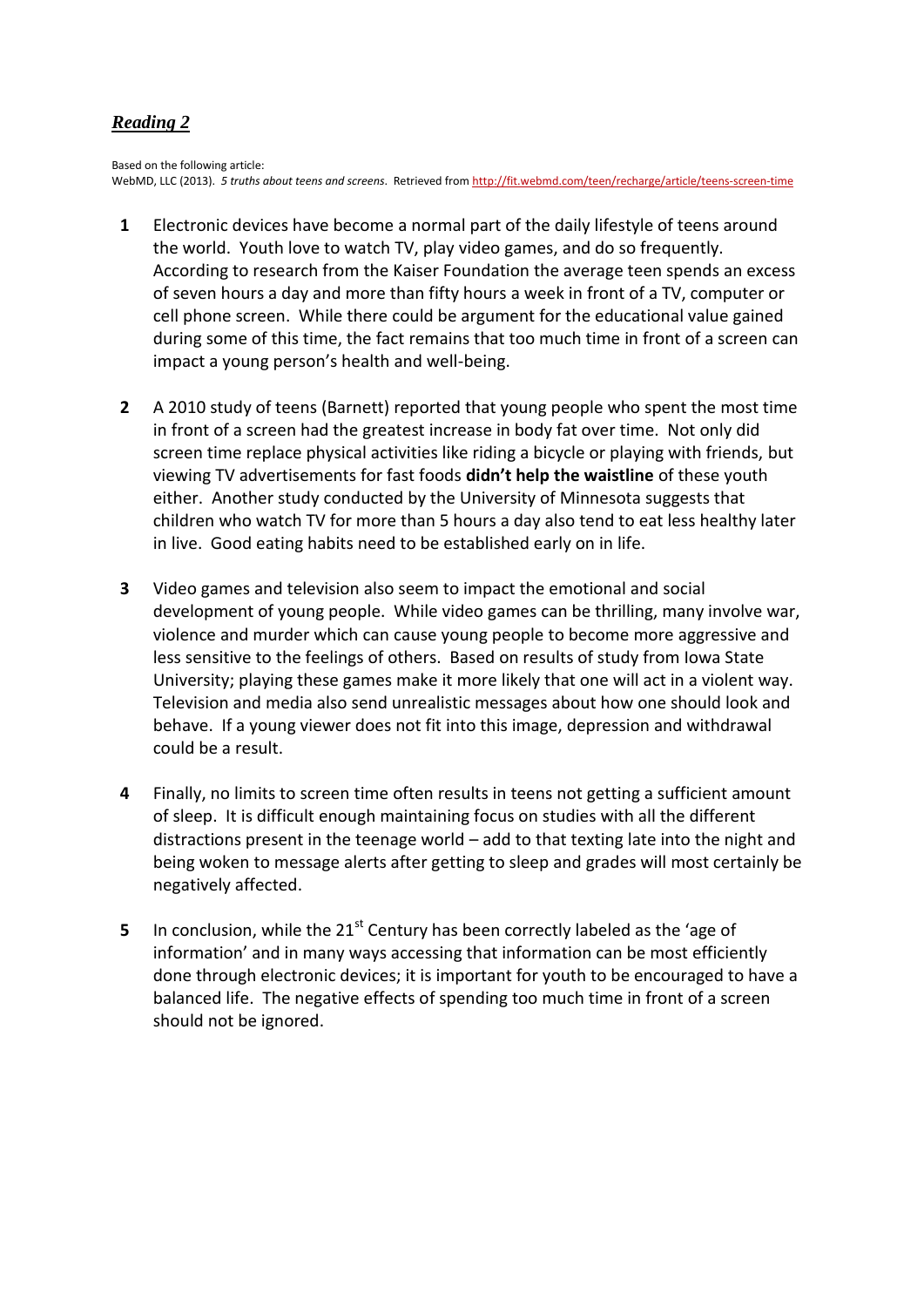A. Match the following headings to the paragraphs. The first one has been done for you as an example. Put your answers in the **Answer Booklet** provided. (4 marks)

| <b>Headings</b> |                                                               |  |  |
|-----------------|---------------------------------------------------------------|--|--|
| a.              | The relationship between time in front of a screen and weight |  |  |
| b.              | The negatives outnumber the positives                         |  |  |
|                 | Young people are too 'connected' to their devices.            |  |  |
| d.              | Computer games and television affect healthy teen development |  |  |
| e.              | Normal sleeping patterns have been impacted                   |  |  |

- B. Choose the best answer for each of the following questions: (3 marks)
- 1. According to the passage which of the following is NOT true:
	- *a.* playing video games could lead to hurtful behavior towards others
	- *b.* teenagers require less sleep than young children
	- *c.* the average teenager spends almost one-third of a day in front of a screen
- 2. The best meaning of the underlined phrase in Para. 2 is:
	- *a.* Caused them to grow heavier
	- *b.* Caused them to become slimmer
	- *c.* Youth waste too much time
- 3. The most appropriate title for this passage is:
	- *a.* Cell phones, computers and television
	- *b*. The 21<sup>st</sup> Century is the information age
	- *c.* The truth about teens and screens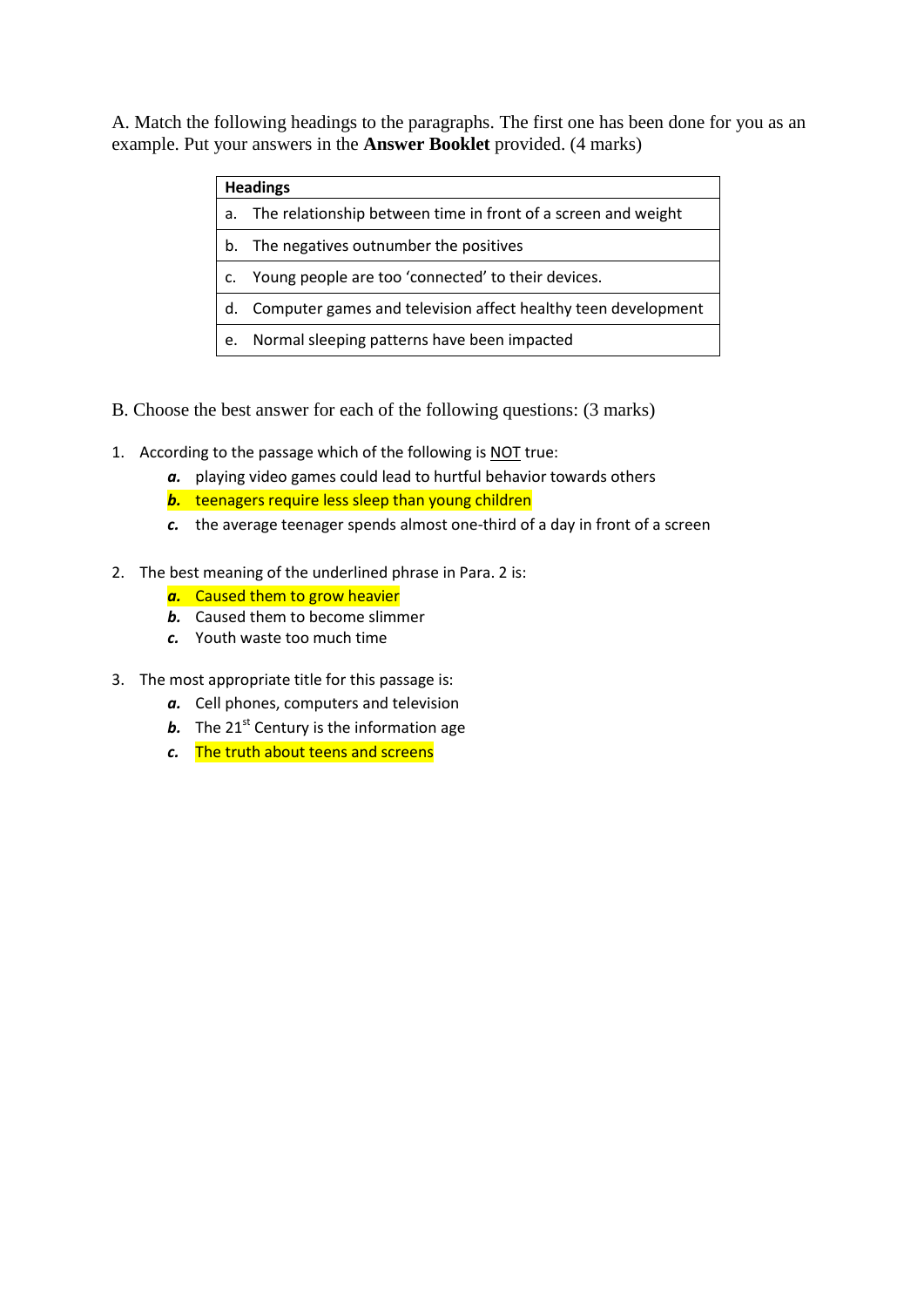# **Why a University Degree May Not Be Worth It Former U.S. Secretary of Education William Bennett explains why a**

**university degree may not be worth the cost.**

By [Brooke Berger](http://www.usnews.com/topics/author/brooke_berger) May. 9, 2013

More Americans are going to university than ever before. Many graduates, however, are buried in debt with few job prospects. In his recent book "*[Is College Worth It? A Former](http://www.amazon.com/Is-College-Worth-Secretary-Education/dp/1595552790)  [United States Secretary of Education and a Liberal Arts Graduate Expose the Broken Promise](http://www.amazon.com/Is-College-Worth-Secretary-Education/dp/1595552790)  [of Higher Education](http://www.amazon.com/Is-College-Worth-Secretary-Education/dp/1595552790)*" William Bennett weighs the **relevance** of a four-year degree against rising tuition costs. The interview below between the author and a US News reporter provides more information about the content of the book. **[Para. 1]**

#### **Question 1: Should Americans keep sending their kids to university?**

Sometimes; however this shouldn't be an automatic or reflexive decision. They should pause and stop and think. It's not like deciding to have breakfast or go to bed. It's more like, say, to get married. It's a big decision. One that will have many **consequences**, costs and many ups and downs, so parents and students need to investigate this with their eyes open. **[Para. 2]**

#### **Question 2: How does someone know if university is the right choice?**

First one must seriously reflect upon the answer to the question 'Why do I want to go to university'? Is it just because everyone else is going? That's not a good enough reason. Is it because that's where the good parties are? That's not a good enough reason. Is it to live away from home? That's not a good enough reason. It is important to consider what one's academic interest is and whether or not the chosen institution can address that. Other important questions are - What will I owe when I finish and what will my job prospects be? **[Para. 3]**

#### **Question 3: What is different today about university than in years past?**

First of all, a lot more people are going. Though, oddly, a lot more of the public has questions about whether it's worthwhile to go. In 2008, 81 percent of adults thought university was a worthwhile investment. This year, 57 percent think so. The second thing, of course, is concern about loans. **[Para. 4]**

#### **Question 4: Why is university so expensive?**

There are three main reasons. One is a lot of families, out of the goodness of their hearts and love of their children, will pay anything to send their kids to university. Two, many universities will try to get as much money as they can. Three, the federal government endlessly subsidizes the increases in university and higher education. As a result, the price keeps getting higher. **[Para. 5]**

#### **Question 5: What are students and their parents getting for their money?**

We actually point out in the book exactly what they're getting for their hard-earned dollars. We have charts on their return on investment, which will be, I think, a matter of some controversy where we use information gathered and put together by others. So, you can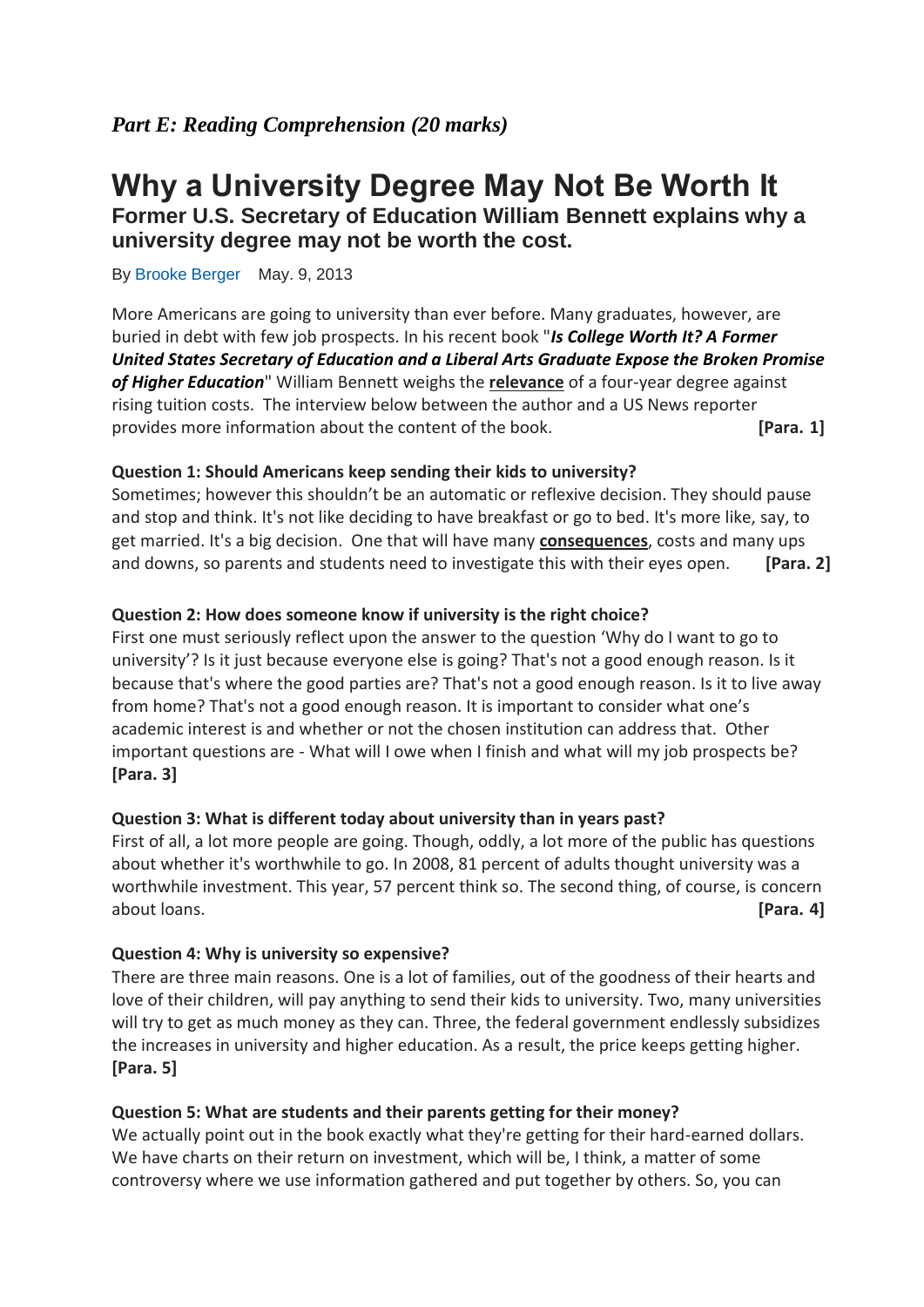measure it in terms of actual dollars. The other thing I'd say is that when we talked to managers and employers, only 16 percent said the people they hire are ready for the workforce. **[Para. 6]**

#### **Question 6: Is a four-year degree needed to succeed?**

No. There's a statistic we cite in the book that by the year 2018 there will be 14 million jobs available, well-paying jobs, which will require more than a high school diploma but less than a university degree. Right now, a graduate of a community college, which is a two-year college, on average, makes more than a graduate of a four-year university. **[Para. 7]**

**This passage was adapted from:**

Berger, B. (2013) *Why a college degree may not be worth it.* Retrieved from: [http://www.usnews.com/opinion/articles/2013/05/09/why-a](http://www.usnews.com/opinion/articles/2013/05/09/why-a-college-degree-no-longer-guarantees-success)[college-degree-no-longer-guarantees-success](http://www.usnews.com/opinion/articles/2013/05/09/why-a-college-degree-no-longer-guarantees-success)

Questions – Write your answers in complete sentences in the **Answer Booklet** provided.

1. Explain the meaning of the word **relevance**, as it is used in paragraph 1. (Note: please **do not copy** the sentence from the text). **(2pts)**

*'Relevance' means connection, closeness, association, relationship*

2. Explain the meaning of the word **consequences**, as it is used in paragraph 2. (Note: please **do not copy** the sentence from the text). **(2pts)**

*'Consequences' means results, outcome of action*

3. In a complete sentence, explain why parents should believe the words of the author, William Bennett. (Note: please **do not copy** the sentence from the text). **(2pts)**

*William Bennett has worked as the US Secretary of Education before. He has knowledge on the matter.*

4. Based on the suggestions provided in the in the article, identify two questions a university applicant should ask when selecting a university if *he/she wants to work in a hotel*. (Note: please **do not copy** the sentence from the text). **(2pts)**

*Possible questions applicants can ask are* 

- *"Am I interested in this subject (hospitality)?"*
- *"Does the school I am applying to offer a good programme in this area?"*
- *"How much money will I owe after I finish the programme?"*
- *"What kind of future jobs I can have after college?"*
- 5. In your own words, provide three reasons that may suggest why university tuition is so high based on information the author gave in the interview. (Note: please **do not copy** the sentence from the text). **(2pts)**
	- *1. More and more parents are sending their kids to university.*
	- *2. Many universities will try to make as much money as possible.*
	- *3. The government gives plenty of subsidies into higher education.*
- 6. In your own words, give a reason to support why the author suggests a university education may **NOT** be the best preparation for getting a job based on information the author gave in the interview. (Note: please **do not copy** the sentence from the text). **(2pts)**

*The author said the managers and employers he had interviewed claimed that very few people they hired were really ready to work.*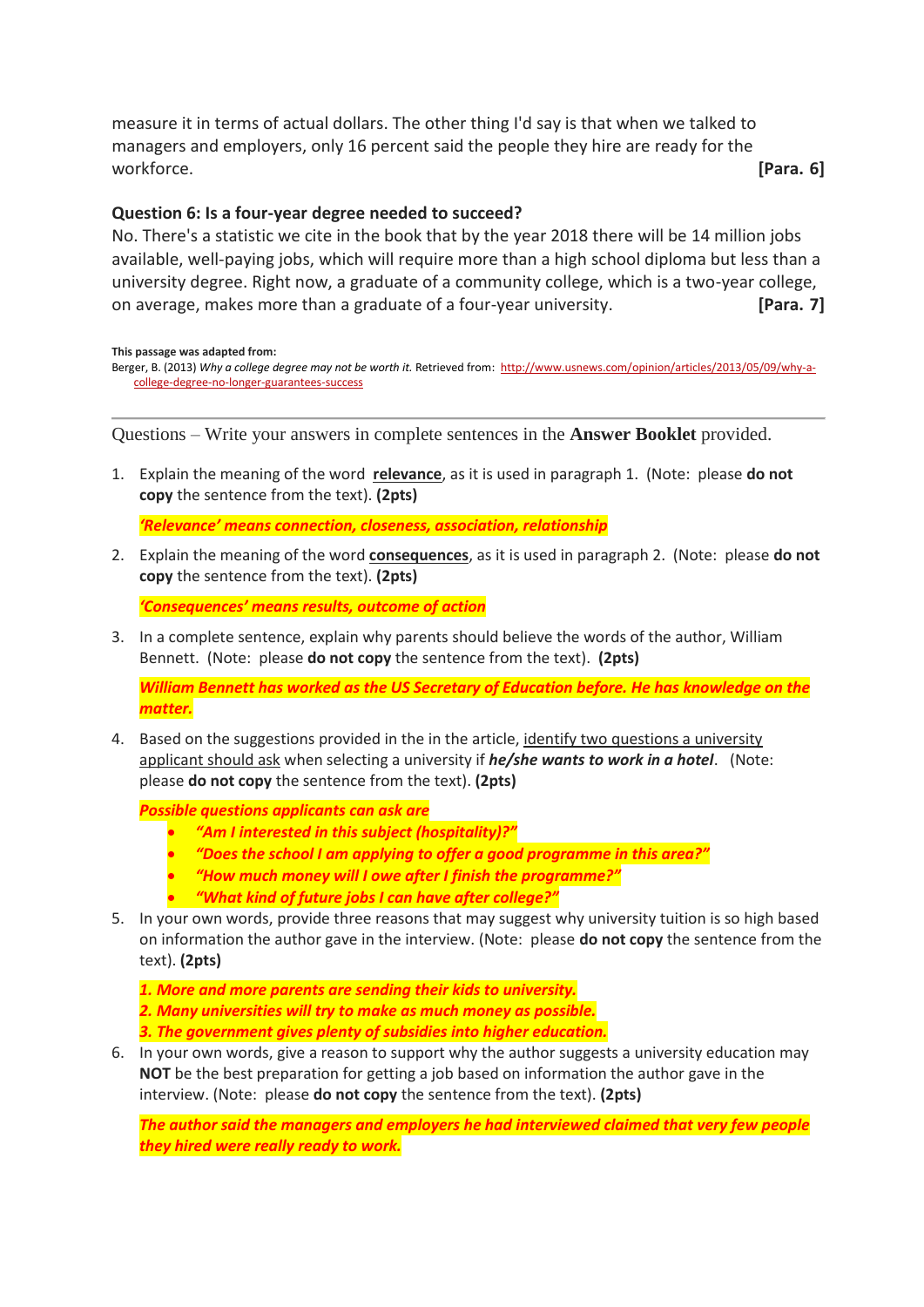7. In your own words, express the difference between how people feel about university now compared to a few years ago. (Note: please **do not copy** the sentence from the text). **(2pts)**

*Fewer people now feel a university degree is a sensible investment.*

8. Read the below statement and circle whether you think it is true / false based on the passage. In your own words explain your answer. (Note: please **do not copy** the sentence from the text). **(3pts)**

*The author (William Bennett) thinks it is probably better to get a four-year university degree rather than a two-year college diploma.*TRUE / **FALSE** 

*The author said many people with a 2-year college diploma are making more money than those who completed a 4-year degree.*

*The author said there will be more and more jobs that require more than a high school diploma but less than a university degree.*

9. Read the below statement and circle whether you think it is true / false based on the passage. In your own words explain your answer. (Note: please **do not copy** the sentence from the text). **(3pts)**

*The author (William Bennett) doesn't think that attending university is a worthwhile investment for everyone.* **TRUE / FALSE**

*The author feels that it depends on the person's interest and what he/she wants to do in the future. If the university education does not provide positive prospect in the area where that person wants to work, it may not be a worthwhile investment.*